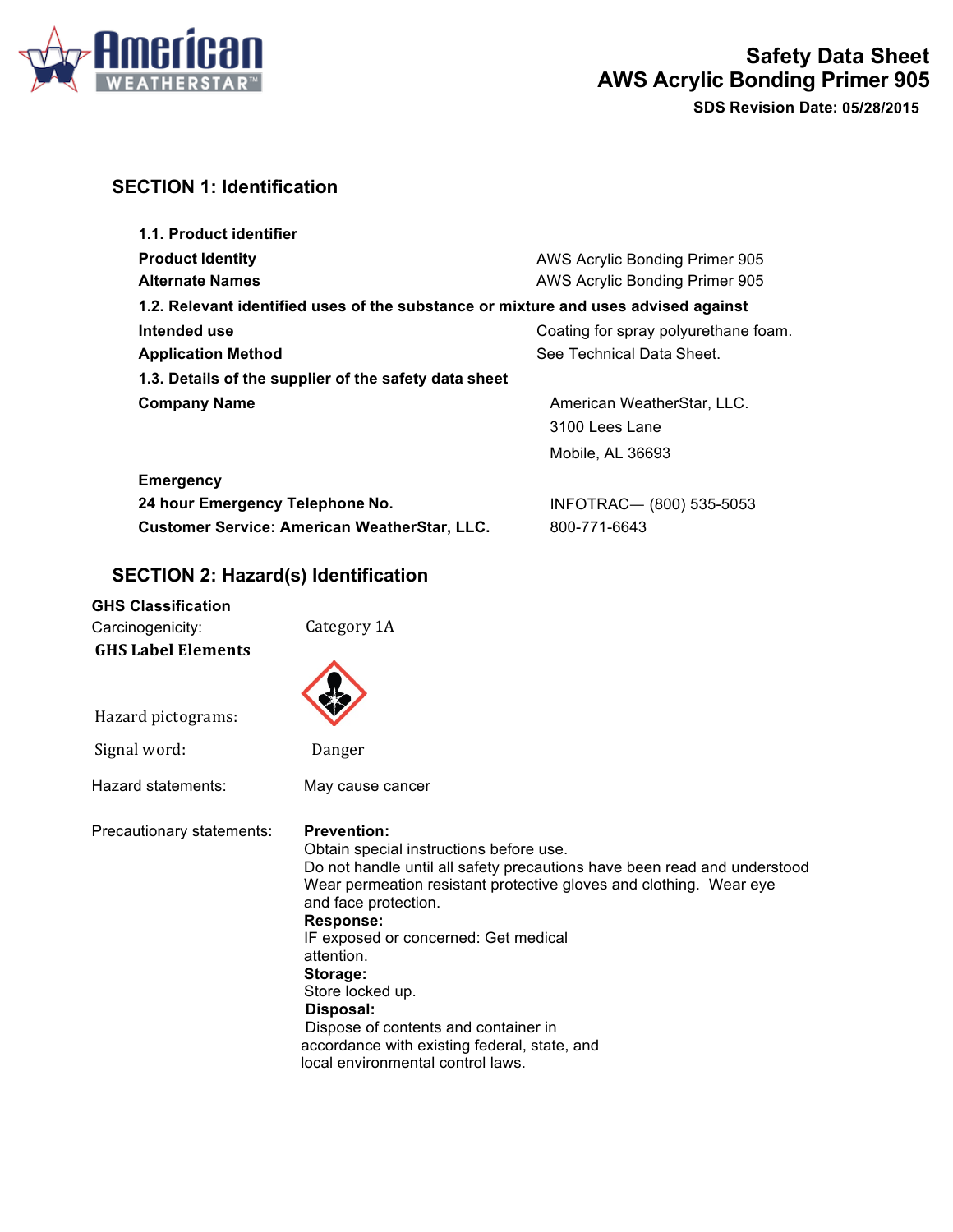

# **SECTION 3: Composition/Information on Ingredients**

The following percentage of the mixture consists of ingredient(s) with unknown acute toxicity: 28 %

| <b>Hazardous Components</b> |                                  |            |                                                                                                                                            |
|-----------------------------|----------------------------------|------------|--------------------------------------------------------------------------------------------------------------------------------------------|
| Weight                      | <b>Components</b>                | CAS-No.    | <b>Classification</b>                                                                                                                      |
| <b>Percent</b>              |                                  |            |                                                                                                                                            |
| $0.1 - 1\%$                 | Titanium dioxide (Rutile)        | 13463-67-7 | Carcinogenicity Category 2 Inhalation.<br>Specific target organ toxicity - single exposure<br>Category 3 Respiratory system.               |
| $0.1 - 1\%$                 | Carbon Black                     | 1333-86-4  | Carcinogenicity Category 2 Inhalation.<br>Specific target organ toxicity - single exposure<br>Category 3 Respiratory system.               |
| $0.1 - 1\%$                 | Benzophenone                     | 119-61-9   | Carcinogenicity Category 2<br>Specific target organ toxicity – repeated<br>exposure Category 2 Liver. Kidney                               |
| $0.1 - 1\%$                 | <b>Crystalline Quartz Silica</b> | 14808-60-7 | Acute toxicity Category 4 Oral.<br>Carcinogenicity Category 1A.<br>Specific target organ toxicity - repeated<br>exposure Category 1 Lungs. |
| $0.1 - 1\%$                 | Titanium dioxide (rutile)        | 1317-80-2  | Specific target organ toxicity - single exposure<br>Category 3 Respiratory system.<br>Carcinogenicity Category 3 Inhalation.               |

**Hazardous Components** 

The specific chemical identity and/or exact percentage of component(s) have been withheld as a trade secret.

# **SECTION 4: First Aid Measures**

### **Most Important Symptom(s)/Effect(s)**

**Acute:** Not expected to cause adverse acute health effects.

#### **Eye Contact**

In case of contact, flush eyes with plenty of lukewarm water. Get medical attention if irritation develops.

#### **Skin Contact**

In case of skin contact, wash affected areas with soap and water. Immediately remove contaminated clothing and shoes. Get medical attention if irritation develops and persists.

#### **Inhalation**

If inhaled, remove to fresh air. Get medical attention if irritation develops.

### **Ingestion**

If ingested, do not induce vomiting unless directed to do so by medical personnel. Get medical attention.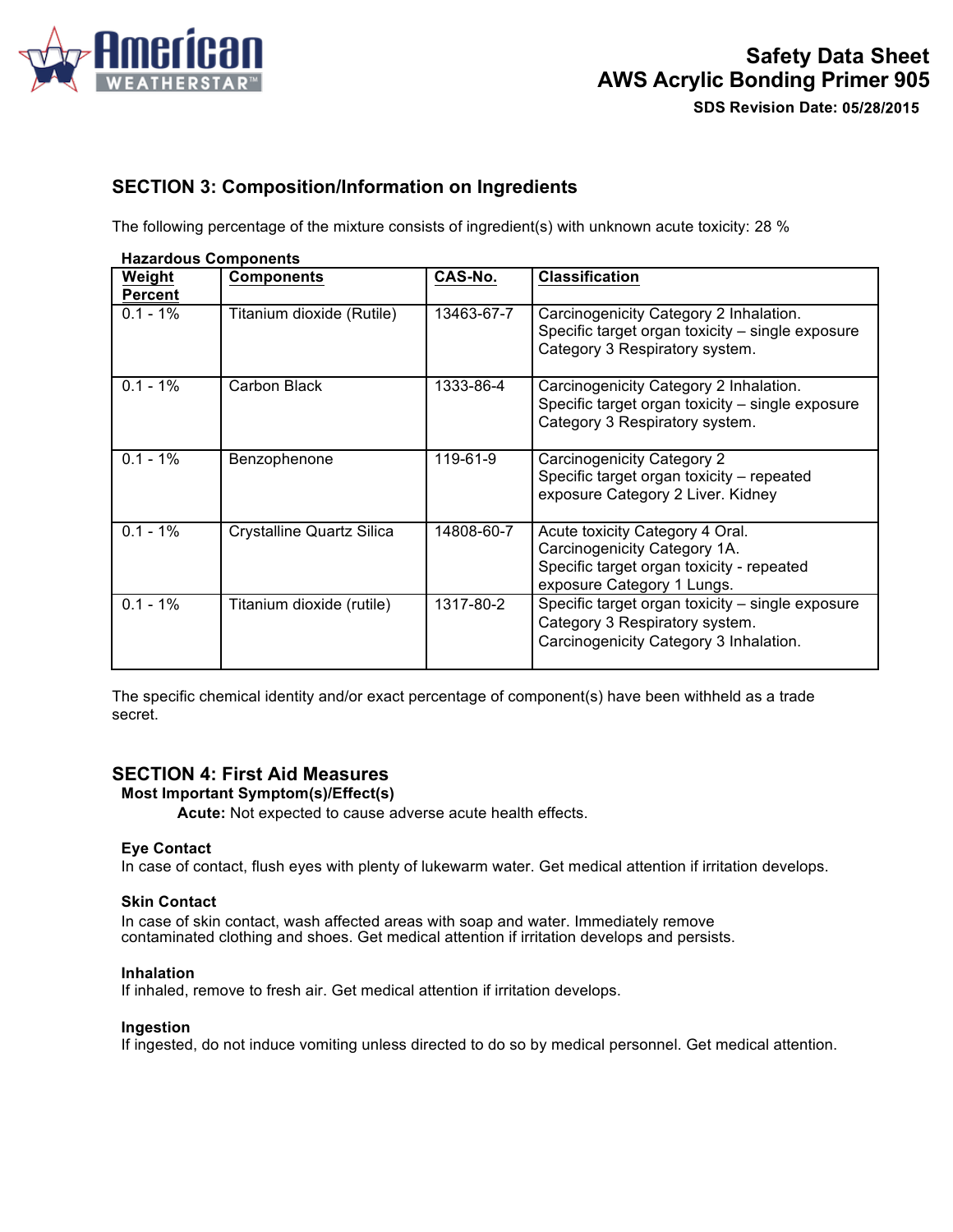

# **SECTION 5: Fire Fighting Measures**

**Suitable Extinguishing Media:** All extinguishing media are suitable.

**Unsuitable Extinguishing Media** No Data Available

#### **Fire Fighting Procedure**

Firefighters should be equipped with self-contained breathing apparatus to protect against potentially toxic and irritating fumes. Use cold water spray to cool fire-exposed containers to minimize the risk of rupture.

#### **Hazardous Decomposition Products**

By Thermal Decomposition: carbon monoxide, carbon dioxide, Acrylic monomers, other potentially toxic fumes

#### **Unusual Fire/Explosion Hazards**

Toxic and irritating gases/fumes may be given off during burning or thermal decomposition.

## **SECTION 6: Accidental release measures**

#### **Spill and Leak Procedures**

Cleanup personnel must use appropriate personal protective equipment. Cover spill with inert material (e. g., dry sand or earth) and collect for proper disposal.

## **SECTION 7: Handling and Storage**

#### **Handling/Storage Precautions**

Avoid breathing dust, vapor, or mist. Avoid contact with skin or clothing. Avoid contact with eyes. Use only with adequate ventilation/personal protection. Wash thoroughly after handling. Keep container closed when not in use. Protect from freezing.

**Storage Period:** 12 Months

**Storage Temperature Minimum:** 1 °C (33.8 °F) **Maximum:** 49 °C (120.2 °F) **Storage Conditions** None known

**Substances to Avoid** None known

## **SECTION 8: Exposure controls and personal protection**

#### **Titanium dioxide (Rutile) (13463-67-7)**

US. ACGIH Threshold Limit Values Time Weighted Average (TWA): 10 mg/m3

US. OSHA Table Z-1 Limits for Air Contaminants (29 CFR 1910.1000)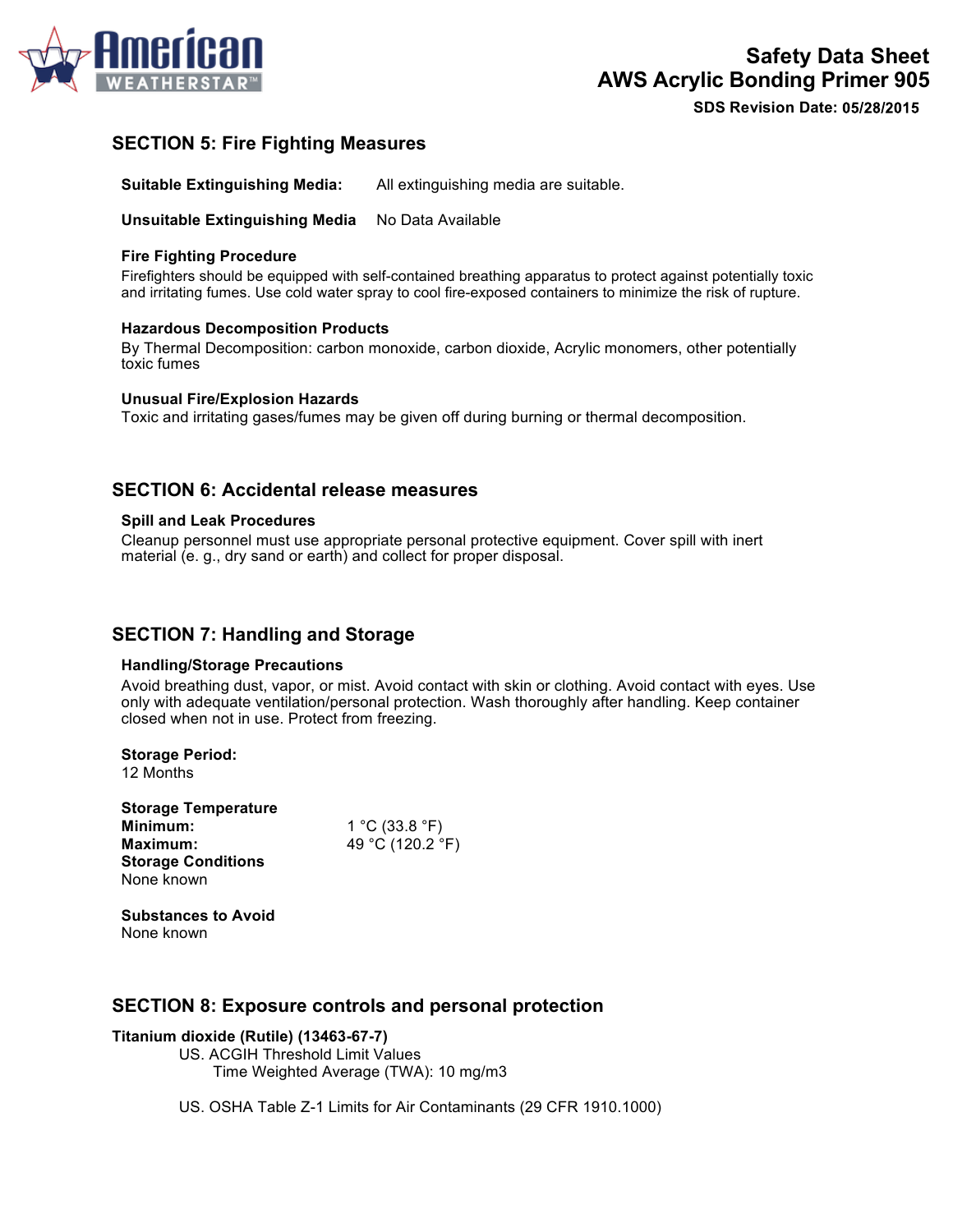

Permissible exposure limit: 15 mg/m3 (Total dust.)

US. ACGIH Threshold Limit Values Hazard Designation: Group A4 Not classifiable as a human carcinogen.

#### **Carbon Black (1333-86-4)**

- US. ACGIH Threshold Limit Values Time Weighted Average (TWA): 3.5 mg/m3
- US. OSHA Table Z-1 Limits for Air Contaminants (29 CFR 1910.1000) Permissible exposure limit: 3.5 mg/m3
- US. ACGIH Threshold Limit Values Time Weighted Average (TWA): 3 mg/m3 (Inhalable fraction)
- US. ACGIH Threshold Limit Values Hazard Designation: Group A4 Not classifiable as a human carcinogen
- US. ACGIH Threshold Limit Values Hazard Designation: Group A3 Confirmed animal carcinogen with unknown relevance

#### **Titanium dioxide (rutile) (1317-80-2)**

- US. ACGIH Threshold Limit Values Time Weighted Average (TWA): 10 mg/m3
- US. OSHA Table Z-1 Limits for Air Contaminants (29 CFR 1910.1000) Permissible exposure limit: 15 mg/m3 (Total dust.)
- US. ACGIH Threshold Limit Values Hazard Designation: Group A4 Not classifiable as a human carcinogen

### **Crystalline Quartz Silica (14808-60-7)**

US. ACGIH Threshold Limit Values Time Weighted Average (TWA): 0.025 mg/m3 (Respirable fraction.)

US. OSHA Table Z-3 (29 CFR 1910.1000)

Time Weighted Average (TWA): 2.4 millions of particles per cubic foot of air (Respirable.)The exposure limit is calculated from the equation, 250/(%SiO2+5), using a value of 100% SiO2. Lower percentages of SiO2 will yield higher exposure limits.

US. OSHA Table Z-3 (29 CFR 1910.1000)

Time Weighted Average (TWA): 0.1 mg/m3 (Respirable.)The exposure limit is calculated from the equation, 10/(%SiO2+2), using a value of 100% SiO2. Lower percentages of SiO2 will yield higher exposure limits.

US. OSHA Table Z-3 (29 CFR 1910.1000)

Time Weighted Average (TWA): 0.3 mg/m3 (Total dust.)The exposure limit is calculated from the equation,  $30/(\%SiO2+2)$ , using a value of  $100\% SiO2$ . Lower values of % SiO2 will give higher exposure limits.

US. ACGIH Threshold Limit Values

Hazard Designation: Group A2 Suspected human carcinogen.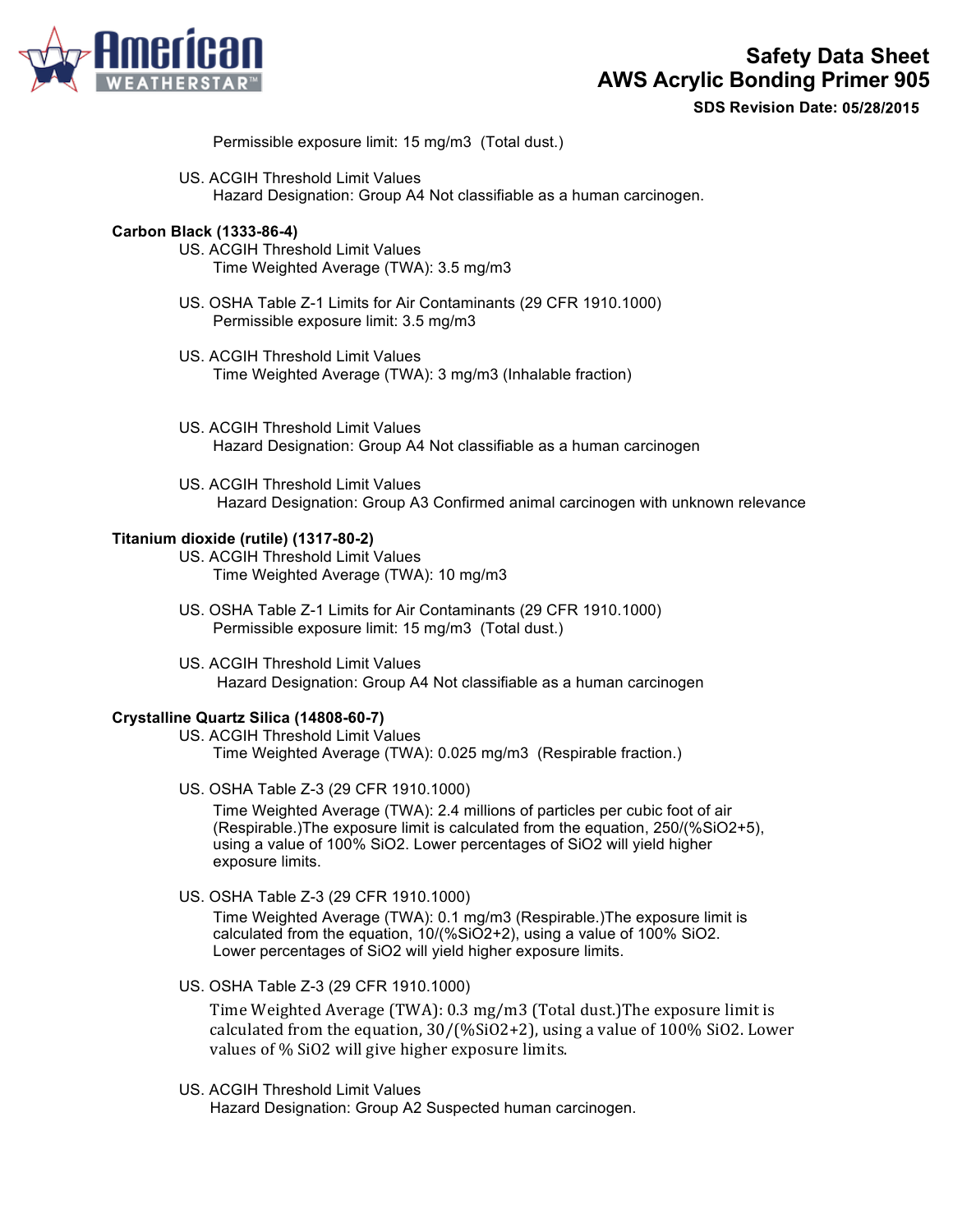

**SDS Revision Date:**

Any component which is listed in section 3 and is not listed in this section does not have a known ACGIH TLV, OSHA PEL or supplier recommended occupational exposure limit.

#### **Industrial Hygiene/Ventilation Measures**

When handling this product, ventilation of the work area is recommended

#### **Respiratory Protection**

In case of mist, spray or aerosol exposure wear suitable personal respiratory protection and protective suit.

#### **Hand Protection**

Permeation resistant gloves Neoprene gloves.

#### **Eye Protection**

Chemical safety goggles or safety glasses with sideshields.

#### **Skin Protection**

Wear as appropriate, disposable one-piece overall with integral hood, impervious protective clothing.

#### **Additional Protective Measures**

Employees should wash their hands and face before eating, drinking, or using tobacco products. Educate and train employees in the safe use and handling of this product. Emergency showers and eye wash stations should be available.

## **SECTION 9: Physical and chemical properties**

| <b>State of Matter:</b>                        | liquid                                                                                                                 |
|------------------------------------------------|------------------------------------------------------------------------------------------------------------------------|
| Color:                                         | <b>Black</b>                                                                                                           |
| Odor:                                          | Mild, Amine                                                                                                            |
| <b>Odor Threshold:</b>                         | No Data Available                                                                                                      |
| pH:                                            | No Data Available                                                                                                      |
| <b>Freezing Point:</b>                         | Approximately 0 $^{\circ}$ C (32 $^{\circ}$ F) similar to water                                                        |
| <b>Boiling Point:</b>                          | Approximately 100 °C (212 °F) similar to water                                                                         |
| <b>Flash Point:</b>                            | Not applicable (water based product), however, solid material will<br>support combustion if water has been evaporated. |
| <b>Evaporation Rate:</b>                       | No Data Available                                                                                                      |
| <b>Lower Explosion Limit:</b>                  | No Data Available                                                                                                      |
| <b>Upper Explosion Limit:</b>                  | No Data Available                                                                                                      |
| <b>Vapor Pressure:</b>                         | 17 mmHg @ 20 $\degree$ C (68 $\degree$ F) similar to water                                                             |
| <b>Vapor Density:</b>                          | No Data Available                                                                                                      |
| Density:                                       | No Data Available                                                                                                      |
| <b>Relative Vapor Density:</b>                 | No Data Available                                                                                                      |
| <b>Specific Gravity:</b>                       | 1.5                                                                                                                    |
| <b>Solubility in Water:</b>                    | No Data Available                                                                                                      |
| <b>Partition Coefficient: n-octanol/water:</b> | No Data Available                                                                                                      |
| <b>Auto-ignition Temperature:</b>              | No Data Available                                                                                                      |
| <b>Decomposition Temperature:</b>              | No Data Available                                                                                                      |
| <b>Dynamic Viscosity:</b>                      | No Data Available                                                                                                      |
| <b>Kinematic Viscosity:</b>                    | No Data Available                                                                                                      |
| <b>Bulk Density:</b>                           |                                                                                                                        |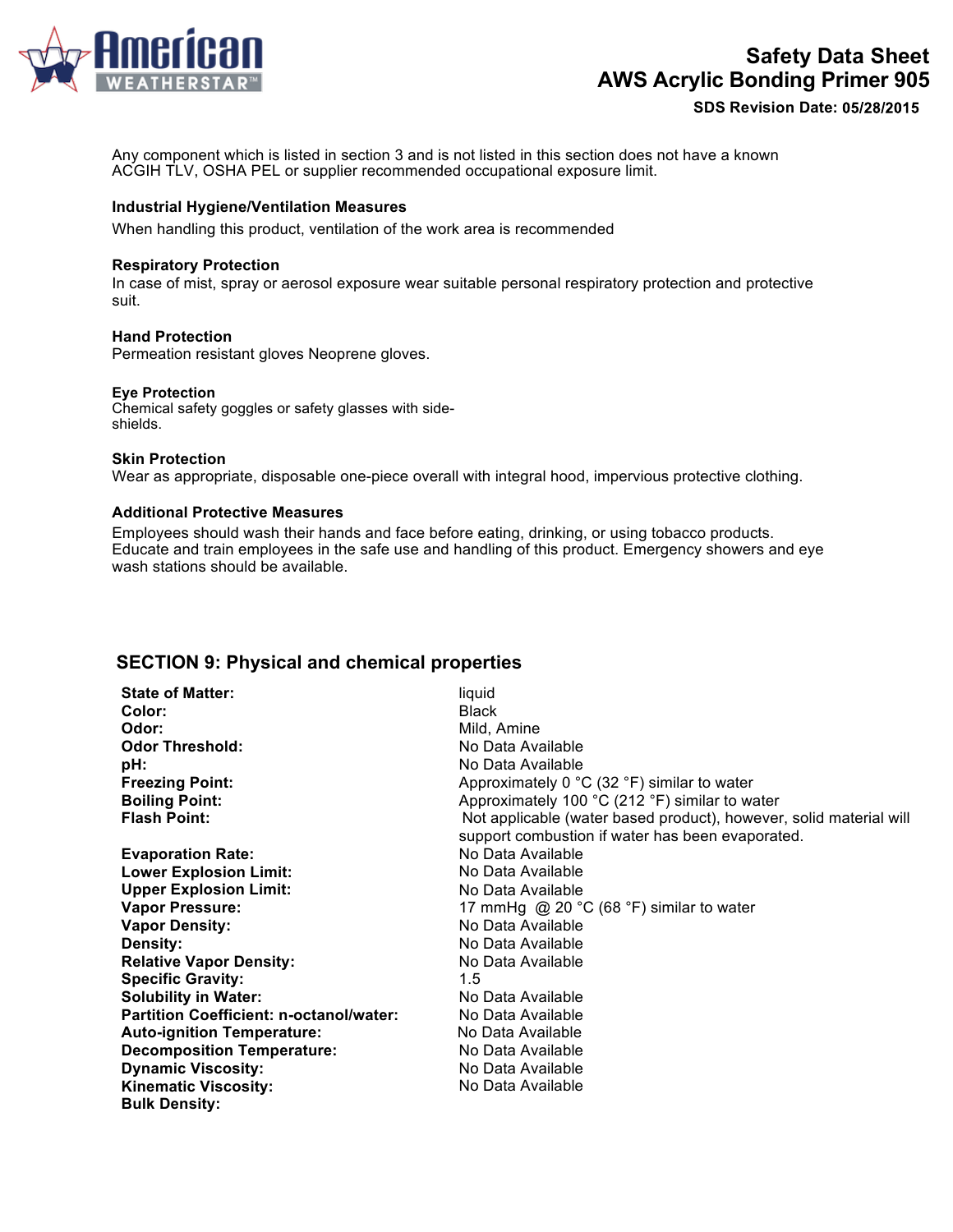

# **SECTION 10: Stability and reactivity**

#### **Hazardous Reactions**

Hazardous polymerization does not occur.

**Stability** Stable

**Materials to Avoid** None known.

#### **Hazardous Decomposition Products**

By Thermal Decomposition: carbon monoxide, carbon dioxide, Acrylic monomers, other potentially toxic fumes

# **SECTION 11: Toxicological information**

**Likely Routes of Exposure:** Skin Contact Eye Contact Inhalation

### **Health Effects and Symptoms**

**Acute:** Not expected to cause adverse acute health effects. **Chronic:** May cause cancer.

#### **Toxicity Data for** EVERPRIME GP

No data available for this product.

**Toxicity Data for Titanium dioxide (Rutile) Acute Oral Toxicity** LD50: > 5000 mg/kg (rat, female) (OECD Test Guideline 425)

**Acute Inhalation Toxicity** LC50: > 6.82 mg/l, 4 h (rat, male)

**Acute Dermal Toxicity** LD50: > 10000 mg/kg (rabbit)

#### **Skin Irritation** rabbit, OECD Test Guideline 404, Exposure Time: 24 h, Non-irritating

**Eye Irritation** rabbit, OECD Test Guideline 405, Non-irritating

**Sensitization** dermal: non-sensitizer (Guinea pig, Maximization Test)

dermal: non-sensitizer (Human, Patch Test)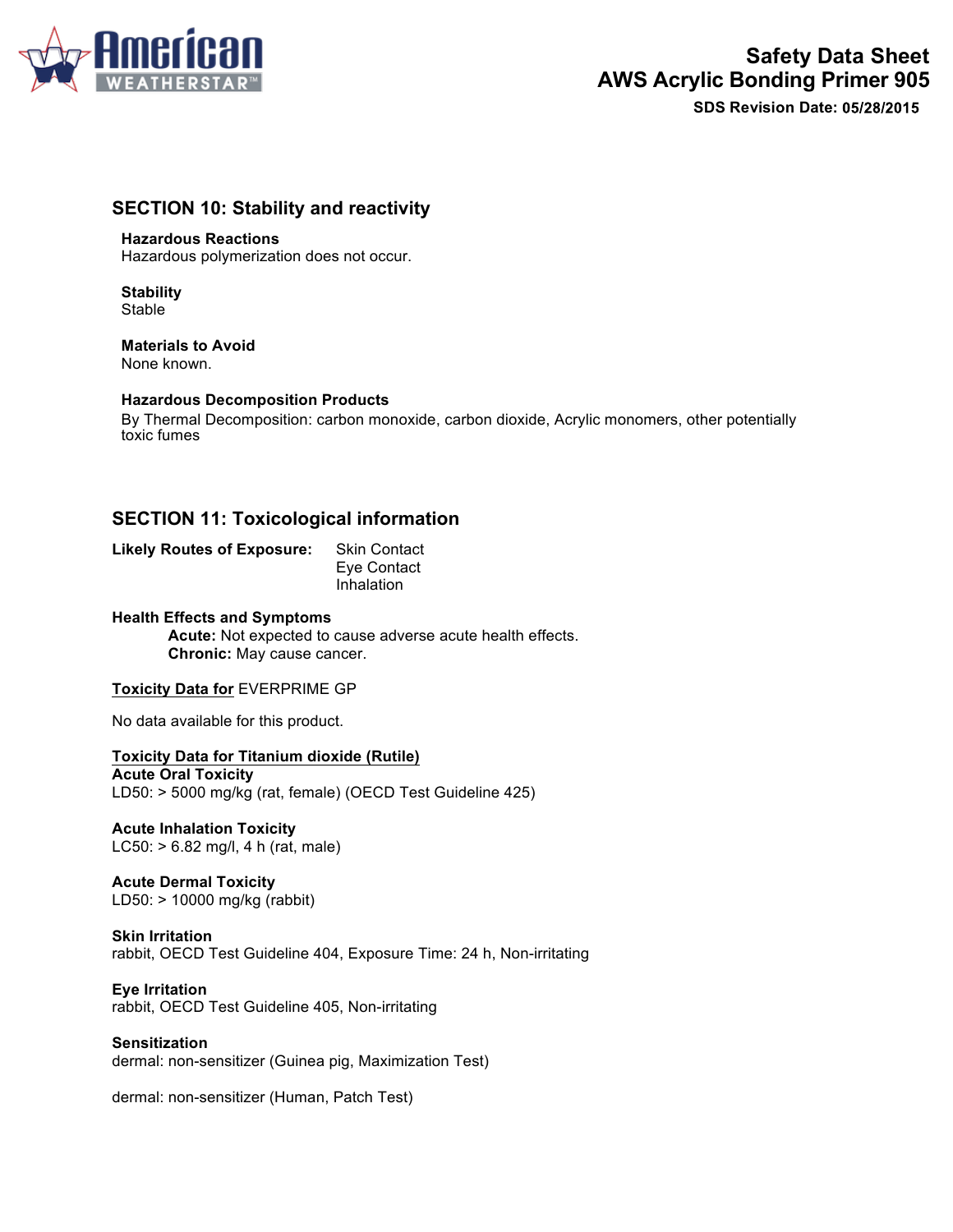

**SDS Revision Date:**

Skin sensitization (local lymph node assay (LLNA)):: negative (mouse, OECD Test Guideline 429)

#### **Repeated Dose Toxicity**

28 Days, inhalation: NOAEL: 35 mg/m3, (Rat)

29 days, Oral: NOAEL: 24,000 mg/kg, (rat, male, daily)

up to 2 years, inhalation: NOAEL: 0.01 mg/l, (Rat, male/female, 6 hrs/day 5 days/week)

#### **Mutagenicity**

Genetic Toxicity in Vitro: Ames: negative (Salmonella typhimurium, Metabolic Activation: with/without) Mammalian cell - gene mutation assay: negative (Mouse lymphoma cells (L5178Y/TK), Metabolic Activation: with/without) Chromosome aberration test: negative (Chinese hamster ovary (CHO) cells, Metabolic Activation: with/without)

Genetic Toxicity in Vivo: Drosophila SLRL test: negative (Drosophila melanogaster) negative

Cytogenetic assay: negative (mouse, male, intraperitoneal) negative

#### **Carcinigenicity**

Rat, Male/Female, inhalation, According to IARC, several rat inhalation and intratracheal installation studies using titanium dioxide have shown increases in benign and malignant lung tumors. Reviewed human exposure data did not suggest an association between occupational exposure to titanium dioxide and risk for cancer. Additionally, the IARC working group determined that, "No significant exposure to titanium dioxide is thought to occur during the use of products in which titanium dioxide is bound to other material, such**r** as in paints."

#### **Other Relevant Toxicity Information**

May cause irritation of respiratory tract.

#### **Toxicity Data for Carbon Black**

**Acute Oral Toxicity**  LD50: > 8000 mg/kg (rat, male/female) (OECD Test Guideline 401)

# **Acute Dermal Toxicity**

LD50: > 3000 mg/kg (rabbit)

**Skin Irritation**  rabbit, Non-irritating

**Eye Irritation**  Human, non-irritant

#### **Sensitization**

Buehler Test: negative (guinea pig, OECD Test Guideline 406) Skin sensitization (local lymph node assay (LLNA)):: negative (mouse, OECD Test Guideline 429)

#### **Repeated Dose Toxicity**

13 weeks, Inhalative: NOAEL: 0.0011 mg/kg, (rat, )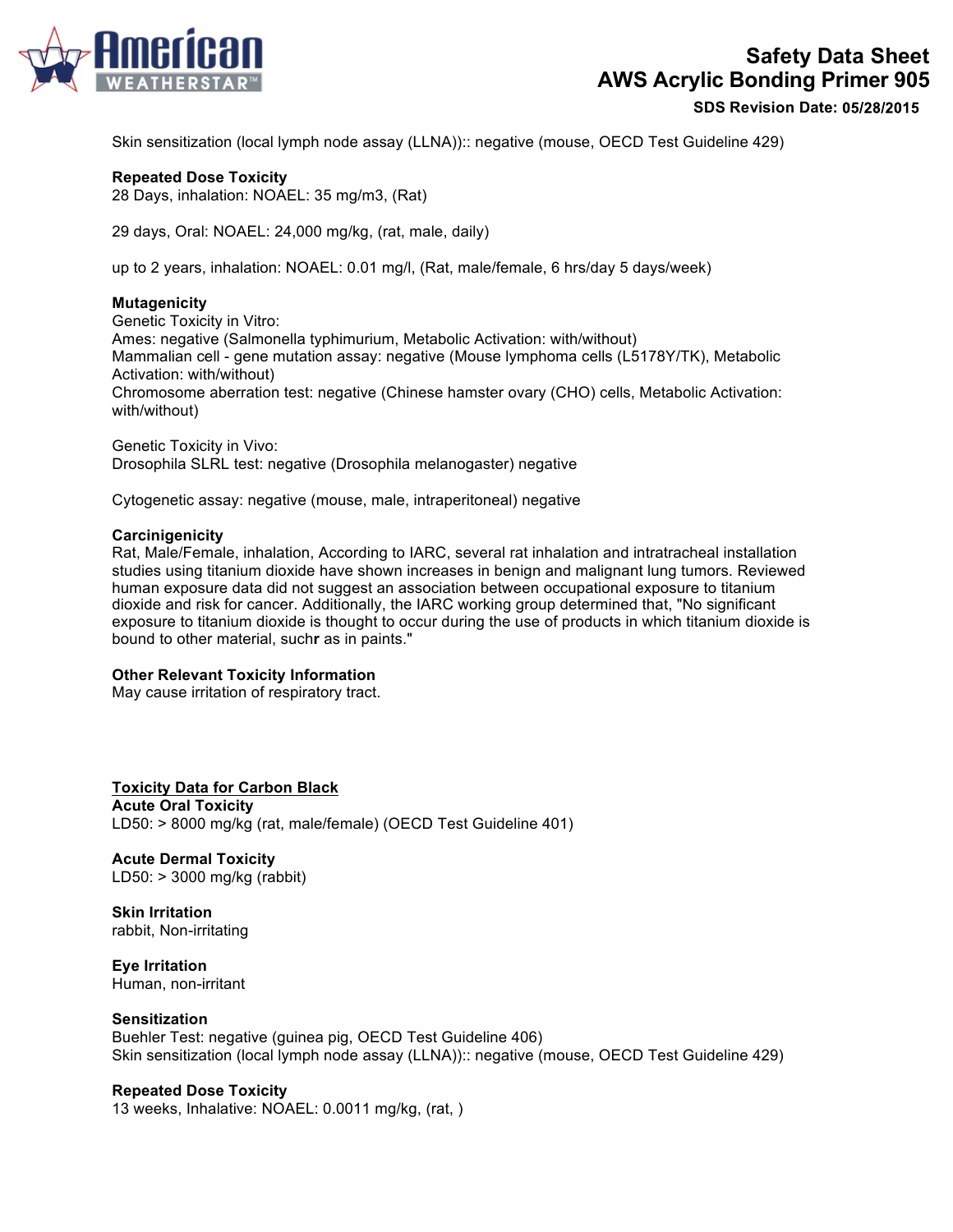

#### **Mutagenicity**

Genetic Toxicity in Vitro:

Salmonella/microsome test (Ames test): negative Mammalian cell - gene mutation assay: positive (other mammalian cell line, Metabolic Activation: without) Micronucleus test: positive (other human cell line, Metabolic Activation: without)

Genetic Toxicity in Vivo: Other assay: negative (mouse, male, intraperitoneal) negative

#### **Carcinogenicity**

Several inhalation studies involving carbon black in female rats have shown increases in benign and malignant lung tumors. Although a large body of data on possible mechanisms of carcinogenicity in rats was considered by the IARC Working Group, it was not possible to state with confidence that the mechanisms of carcinogenicity in rats correlate to exposure in humans. Tumors have not been observed in other animal species (i.e., mouse and hamster) under similar circumstances and study conditions.

#### **Developmental Toxicity/Teratogenicity**

rat, female, Inhalative, 10 days, daily,

**Other Relevant Toxicity Information**

May cause irritation of respiratory tract.

**Toxicity Data for Benzphenone**

**Acute Oral Toxicity** LD50: 2895 mg/kg (mouse) (OECD Guideline 401)

#### **Acute Dermal Toxicity**

LC50: 3535 mg/kg (rabbit)

**Skin Irritation** Rabbit, OECD Test Guideline 404, Non-irritating

#### **Sensitization**

Non-sensitizer: (guinea pig) Magnusson/Kligmann (Maximization Test); non-sensitizer (Guimea pig)

#### **Repeated Dose Toxicity**

90d, oral: NOAEL: 20 mg/kg, LOAEL: 100 mg/kg, (rate male/female, daily) 14 weeks, oral: (rat, male/female)

#### **Mutagenicity**

Genetic Toxicity in Vitro: Ames: negative (Salmonella typhimurium, Metabolic Activation: with/without) Mammalian cell - gene mutation assay: negative (Mouse lymphoma cells (L5178Y/TK), Metabolic Activation: with/without)

Genetic Toxicity in Vivo: Micronucleus Assay: negative (mouse, male, intraperitoneal) negative

#### **Carcinogenicity**

mouse, female, dermal, life span, No carcinogenic effects observed at the doses tested.

#### **Toxicity to Reproduction/Fertility**

Two-generation study, Oral, (rat, male/female) NOAEL (parental): 100 ppm, NOAEL (F1): 450 ppm,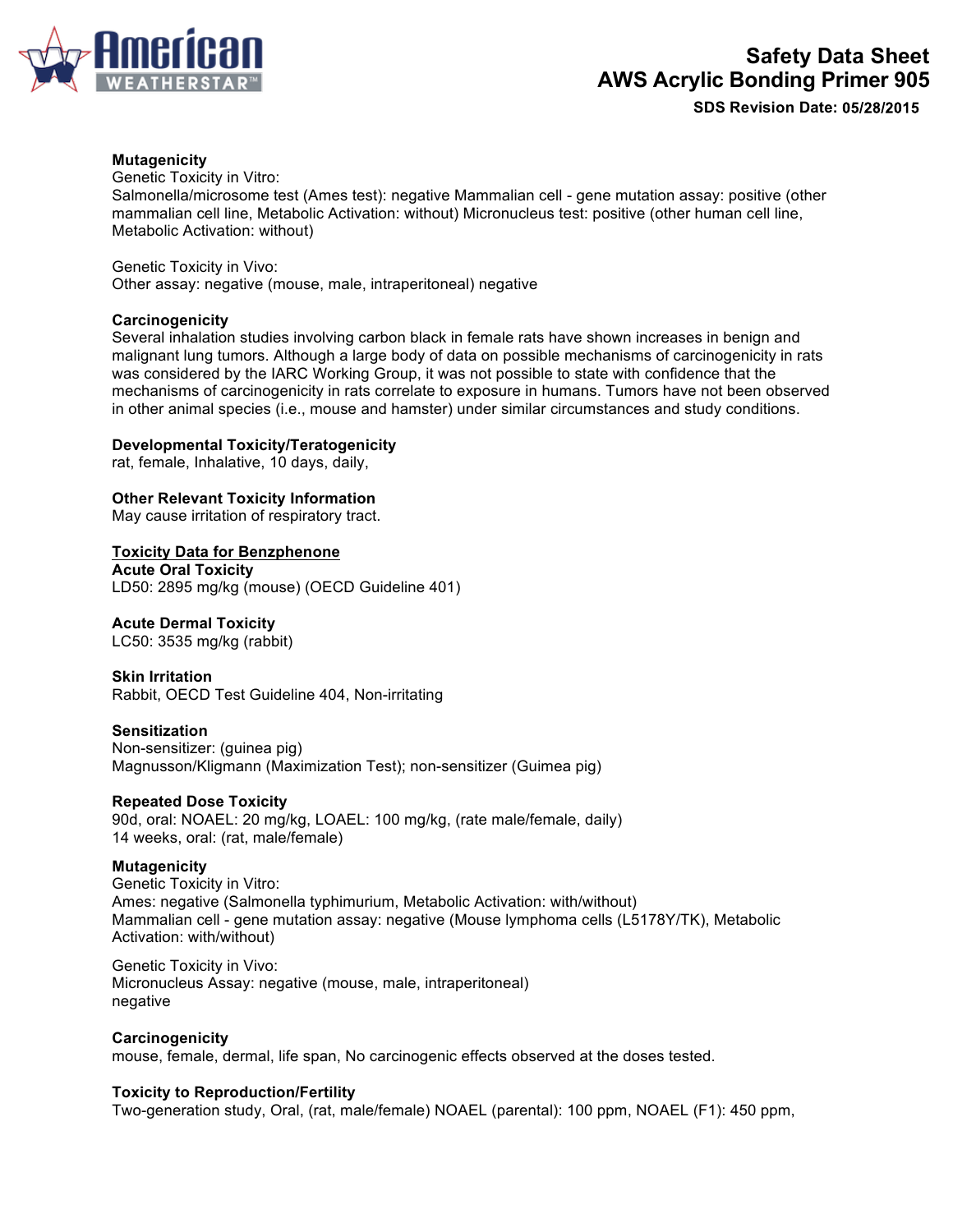

**SDS Revision Date:**

#### NOAEL (F2): 450 ppm

**Developmental Toxicity/Teratogenicity**

rat, female, Oral, GD 6-19, daily, NOAEL (maternal): < 100 mg/kg,

# **Toxicity Data for Crystalline Quartz Silica Acute Oral Toxicity**

LD50: 500 mg/kg (rat)

### **Mutagenicity**

Genetic Toxicity in Vitro: Ames: Negative results were reported in various in vitro studies. (Salmonella typhimurium, Metabolic Activation: with/without)

Genetic Toxicity in Vivo: Sister Chromatid Exchange: ambiguous (hamster) ambiguous

**Carcinogenicity** rat, Male/Female, inhalation, 2 years, 6 hrs/day 5 days/week, positive

**Toxicity Data for Titanium dioxide (rutile) Acute Oral Toxicity**  LD50: > 10000 mg/kg (rat)

**Acute Inhalation Toxicity**  LC50: > 6.8 mg/l, 4 h (rat)

**Skin Irritation**  rabbit, Non-irritating

**Eye Irritation**  rabbit, Non-irritating

### **Sensitization**

Skin sensitization (local lymph node assay (LLNA)):: negative (mouse, OECD Test Guideline 429)

#### **Repeated Dose Toxicity**

29 days, Oral: NOAEL: 24,000 mg/kg, (rat, male, daily) up to 2 years, Inhalation: NOAEL: 0.01 mg/l, (rat, male/female, 6 hrs/day 5 days/week)

#### **Mutagenicity**

Genetic Toxicity in Vitro:

Other assay: negative, Negative results were reported in various in vitro studies. (Bacillus subtilis) Mammalian cell - gene mutation assay: negative, Negative results were reported in various in vitro studies. (Mouse lymphoma cells (L5178Y/TK), Metabolic Activation: with/without) Chromosome aberration test: negative, Negative results were reported in various in vitro studies. (Chinese hamster ovary (CHO) cells, Metabolic Activation: with/without)

Genetic Toxicity in Vivo: Cytogenetic assay: negative (mouse, male, intraperitoneal) negative

#### **Carcinogenicity**

Rat, Male/Female, inhalation, According to IARC, several rat inhalation and intratracheal installation studies using titanium dioxide have shown increases in benign and malignant lung tumors. Reviewed human exposure data did not suggest an association between occupational exposure to titanium dioxide and risk for cancer. Additionally, the IARC working group determined that, "No significant exposure to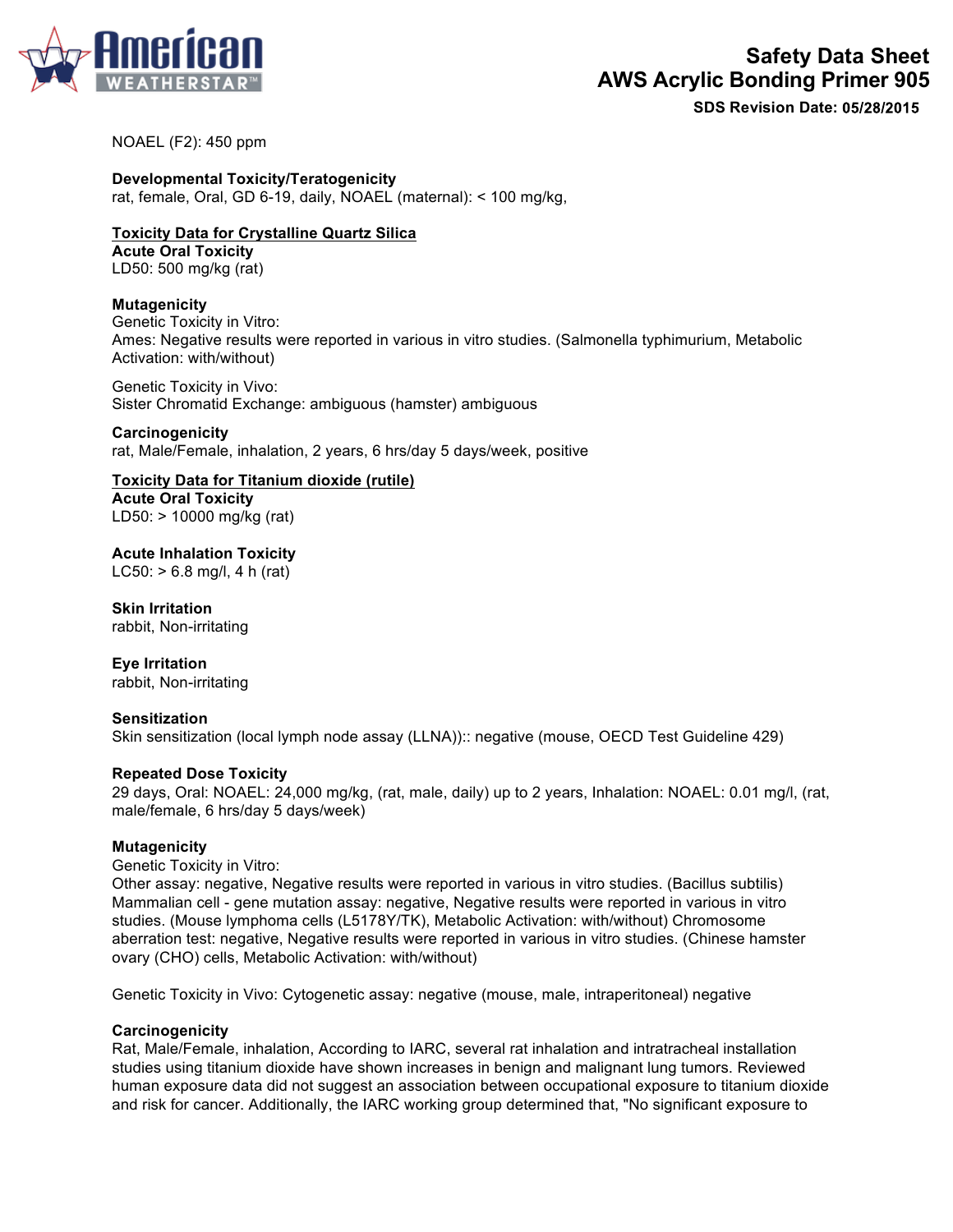

**SDS Revision Date:**

titanium dioxide is thought to occur during the use of products in which titanium dioxide is bound to other material, such as in paints."

Animal experiments showed a statistically significant number of tumors. Rat, male/female, oral, 103 weeks, daily, No carcinogenic effects observed at the doses tested. Mouse, Male/Female, oral, 103 days, daily, No carcinogenic effects observed at the doses tested.

#### **Toxicity to Reproduction/Fertility**

Three generation study, oral, (Rat) NOAEL (parental): 5 mg/L (as Titanium), Reproductive effects have been observed in animal studies.

#### **Other Relevant Toxicity Information**

May cause irritation of respiratory tract.

| Carcinogenicity:<br>Titanium dioxide (rutile) | IARC - Overall evaluation: 2B Possibly carcinogenic to humans.                                                  |
|-----------------------------------------------|-----------------------------------------------------------------------------------------------------------------|
| Titanium dioxide (Rutile)                     | IARC - Overall evaluation: 2B Possibly carcinogenic to humans.                                                  |
| Carbon Black                                  | IARC - Overall evaluation: 2B Possibly carcinogenic to humans.                                                  |
| Benzophenone                                  | IARC - Overall evaluation: 2B Possibly carcinogenic to humans.                                                  |
| <b>Crystalline Quartz Silica</b>              | NTP - Hazard Designation: Known To Be Human Carcinogen.<br>IARC - Overall evaluation: 1 Carcinogenic to humans. |

# **SECTION 12: Ecological information**

No data available for this product.

**Ecological Data for Titanium dioxide (Rutile) Acute and Prolonged Toxicity to Fish** LC0: > 1,000 mg/l (Golden orfe (Leuciscus idus), 48 h)

# **Acute Toxicity to Aquatic Invertebrates**

EC0: > 3 mg/l (Water flea (Daphnia magna))

#### **Toxicity to Microorganisms**

EC0: > 10,000 mg/l, (Pseudomonas fluorescens, 24 h)

**Ecological Data for Carbon Black Acute and Prolonged Toxicity to Fish**  LC0: > 1,000 mg/l (Danio rerio (zebra fish), 96 h)

**Acute Toxicity to Aquatic Invertebrates**  EC50: > 5,600 mg/l (Water flea (Daphnia magna), 24 h)

#### **Toxicity to Microorganisms**

EC0: 100 - 800 mg/l, (Activated sludge microorganisms, 3 h)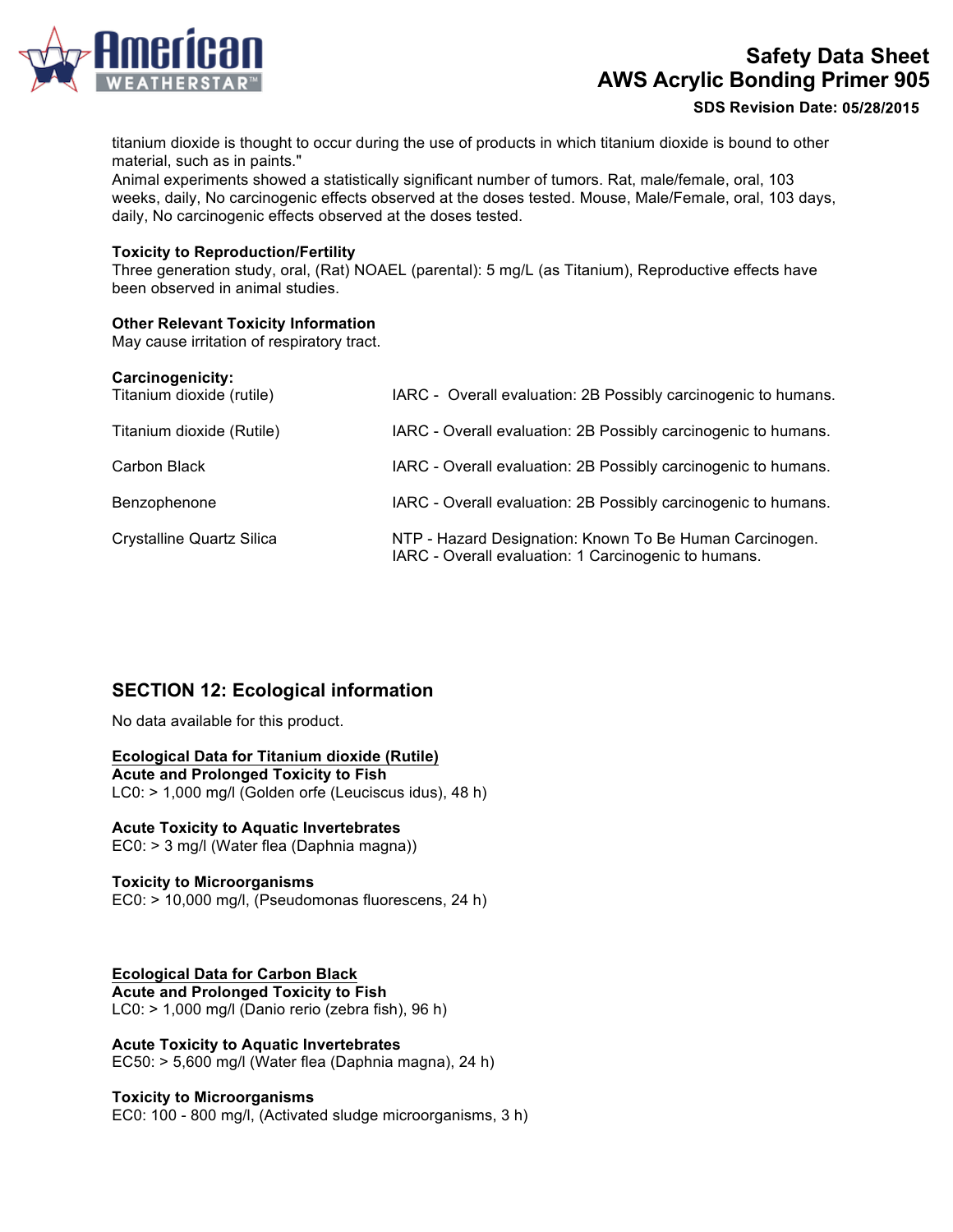

#### **Ecological Data for Benzophenone**

**Biodegradation**  aerobic, 0 %, 0 %, Exposure time: 28 d, i.e. not readily degradable

#### **Bioaccumulation**

Does not bioaccumulate.

**Acute and Prolonged Toxicity to Fish**  LC50: 15.3 mg/l (Fathead minnow (Pimephales promelas), 96 h)

### **Ecological Data for Titanium dioxide (rutile)**

**Additional Ecotoxicological Remarks**  No data available for this component.

# **SECTION 13: Disposal Considerations**

#### **Waste Disposal Method**

Waste disposal should be in accordance with existing federal, state and local environmental control laws.

#### **Container Precautions**

Recondition or dispose of empty container in accordance with governmental regulations. Do not reuse empty container without proper cleaning.

## **SECTION 14: Transport Information**

**Land transport (DOT)**  Non-Regulated

# **Sea transport (IMDG)**

Non-Regulated

**Air transport (ICAO/IATA)**  Non-Regulated

# **SECTION 15: Regulatory Information**

**United States Federal Regulations US. Toxic Substances Control Act:** Listed on the TSCA Inventory.

**US. EPA CERCLA Hazardous Substances (40 CFR 302) Components:** None

**SARA Section 311/312 Hazard Categories:** Chronic Health Hazard

**US. EPA Emergency Planning and Community Right-To-Know Act (EPCRA) SARA Title III Section 302 Extremely Hazardous Substance (40 CFR 355, Appendix A) Components:** None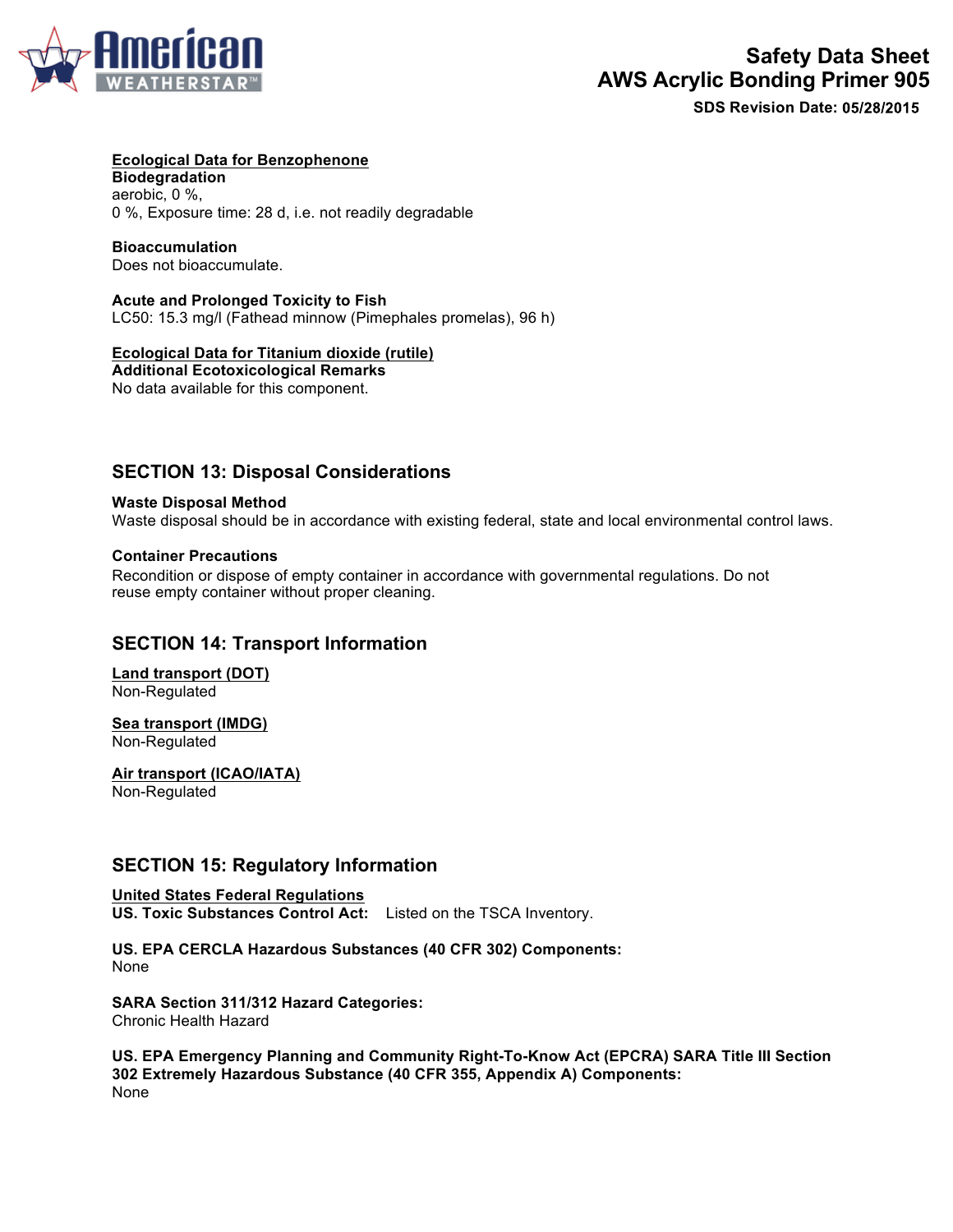

**SDS Revision Date:**

**US. EPA Emergency Planning and Community Right-To-Know Act (EPCRA) SARA Title III Section** 

**313 Toxic Chemicals (40 CFR 372.65) - Supplier Notification Required Components:**

1,3-Benzenedicarbonitrile, 2,4,5,6-tetrachloro-

#### **US. EPA Resource Conservation and Recovery Act (RCRA) Composite List of Hazardous Wastes and Appendix VIII Hazardous Constituents (40 CFR 261):**

Under RCRA, it is the responsibility of the person who generates a solid waste, as defined in 40 CFR 261.2, to determine if that waste is a hazardous waste.

### **State Right-To-Know Information**

The following chemicals are specifically listed by individual states; other product specific health and safety data in other sections of the SDS may also be applicable for state requirements. For details on your regulatory requirements you should contact the appropriate agency in your state.

## **Massachusetts, New Jersey or Pennsylvania Right to Know Substance Lists:**

| <b>Weight percent</b> | <b>Components</b>         | CAS-No.    |
|-----------------------|---------------------------|------------|
| $>= 1\%$              | Water                     | 7732-18-5  |
| $>= 1\%$              | <b>Acrylic Polymer</b>    |            |
| 25 - 35%              | Limestone                 | 1317-65-3  |
| $0.1 - 1\%$           | Titanium dioxide (rutile) | 1317-80-2  |
| $5 - 10\%$            | Titanium dioxide (Rutile) | 13463-67-7 |
| $0.1 - 1\%$           | Carbon Black              | 1333-86-4  |
| $0.1 - 1\%$           | Benzophenone              | 119-61-9   |
| $0.1 - 1\%$           | Crystalline Quartz Silica | 14808-60-7 |

#### **New Jersey Environmental Hazardous Substances List and/or New Jersey RTK Special Hazardous Substances Lists:**

| <b>Weight percent</b> | <b>Components</b>         | CAS-No.    |
|-----------------------|---------------------------|------------|
| $0.1 - 1\%$           | Carbon Black              | 1333-86-4  |
| $0.1 - 1\%$           | Crystalline Quartz Silica | 14808-60-7 |

#### **Massachusetts Right to Know Extraordinarily Hazardous Substance List:**

| <b>Weight percent</b> | <b>Components</b>         | CAS-No.    |
|-----------------------|---------------------------|------------|
| $0.1 - 1\%$           | Crystalline Quartz Silica | 14808-60-7 |

#### **California Prop. 65:**

Warning! This product contains chemical(s) known to the State of California to be Carcinogenic. Developmental toxin. Female reproductive toxin. Male reproductive toxin.

### **Weight percent Components CAS-No.** 0.1 - 1% 1317-80-2<br>1317-80-2 1317-80-2 Titanium dioxide (Rutile) 1318-80-2<br>13463-67-7 Titanium dioxide (Rutile) Titanium dioxide (Rutile) 13463-67-7 0.1 - 1% 1333-86-4<br>
0.1 - 1% 1333-86-4<br>
0.1 - 1% 119-61-9 Benzophenone 119-61-9 0.1 - 1% Crystalline Quartz Silica 14808-60-7

Based on information provided by our suppliers, this product is considered "DRC Conflict Free" as defined by the SEC Conflict Minerals Final Rule (Release No. 34-67716; File No. S7-40-10; Date: 2012-08-22).

# **SECTION 16: Other information**

The method of hazard communication for American WeatherStar is comprised of Product Labels and Safety Data Sheets.